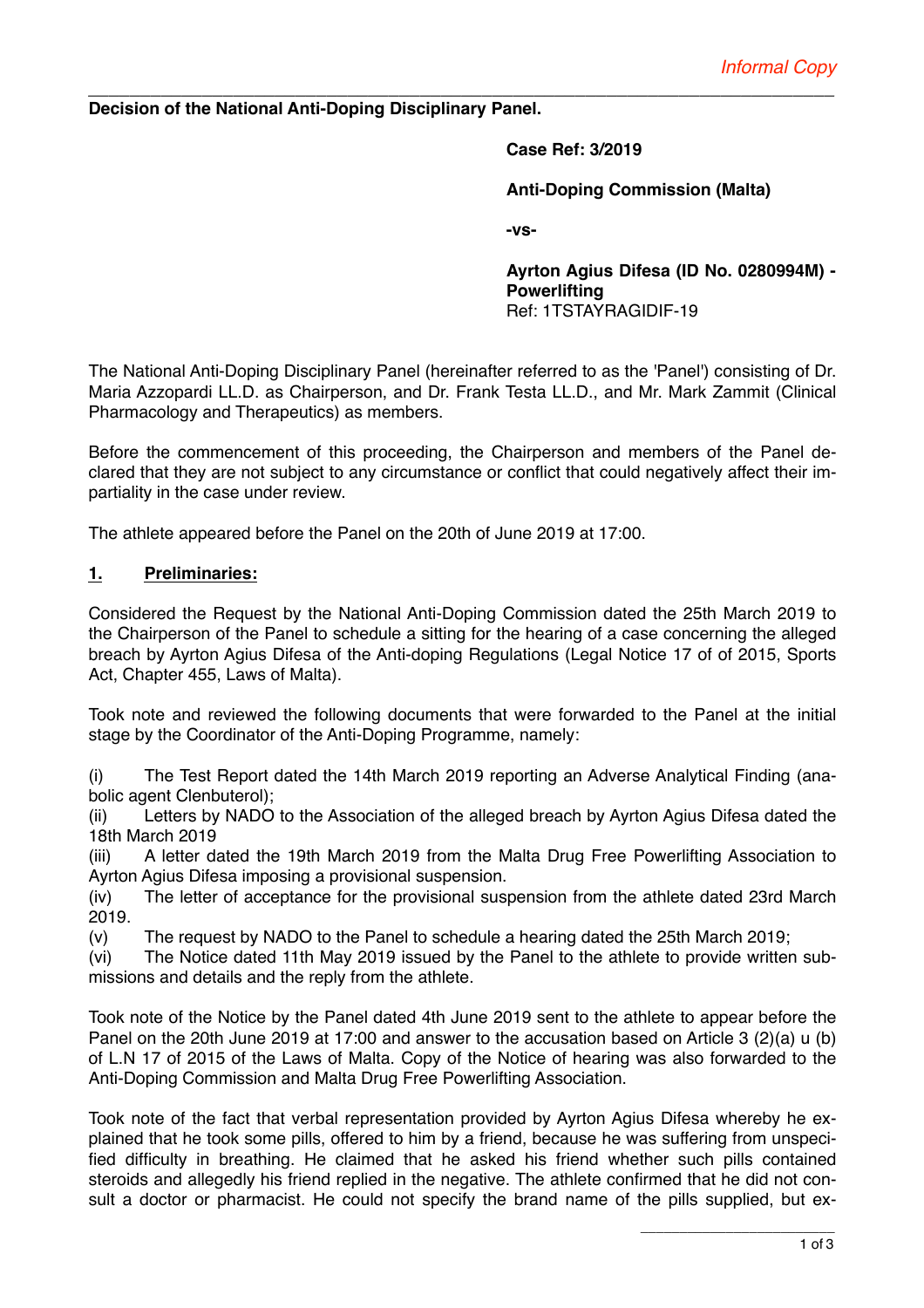*\_\_\_\_\_\_\_\_\_\_\_\_\_\_\_\_\_\_\_\_\_\_\_\_\_\_\_\_\_\_\_\_\_\_\_\_\_\_\_\_\_\_\_\_\_\_\_\_\_\_\_\_\_\_\_\_\_\_\_\_\_\_\_\_\_\_\_\_\_\_\_\_* plained that such were in a foil sachet without a name. The athlete explained that he did not intend to cheat. The athlete also declared that he took the substance days before the competition but failed to prove any useful information and proof to his declaration.

# **2. Merits:**

2.1 Took note of the evidence showing that the athlete produced a urine sample on the 24th February 2019 in competition; of the Doping Control Form whereby there is no indication of the said pills containing clenbuterol, but wherein the athlete listed '*Catafast*' as medication in use (*Catafast® being a brand name of diclofenac potassium, a non-steroidal anti-inflammatory medication totally unrelated to clenbuterol*); the Test Report dated the 14th March 2019 confirming an Adverse Analytical Finding which indicates that an anabolic agent clenbuterol was found; that the athlete did not request a B Sample.

2.2 Took note of the athlete's declaration and NADO's submissions on the finding which concerns a substance classed under S1.2 as an anabolic agent according to the 2018 List of Prohibited Substances and such was find during an 'in competition' event.

## **3. Considerations:**

3.1 The Panel considers the evidence produced confirm an analytical adverse finding in the urine sample submitted by the athlete.

3.2 The Panel takes note that the provisional suspension was accepted on the 23rd of March 2019.

3.3 The Panel echoes the words of Article 3 (2) (a) (i) whereby "*it is each athlete's personal duty to ensure that no prohibited substance enters his or her body. Athletes are responsible for any prohibited substance or its metabolites or markers found to be present in their samples. Accordingly, it is not necessary that intent, fault, negligence of knowing use on the Athlete's part be demonstrated in order to establish an anti-doping rule violation under sub-regulation (2) (a).*" This article confirms that every athlete has the responsibility for any substance that enters his or her body and therefore the athlete failed to his obligation to ensure that no prohibited substance enters his body.

3.4 It is not sufficient that the athlete declares that he had no intention to cheat, since he took no precautionary measures whatsoever to ensure that the substance that was offered to him, was in fact not prohibited under the WADA Code. Taking into consideration the declaration of the athlete it transpires that there was a significant risk and he manifestly disregard the risk.

3.5 Clenbuterol hydrochloride is a direct-acting sympathomimetic amine with  $\beta_2$  adrenergic receptor agonist activity and bronchodilatory effects. Clenbuterol is however not an ingredient of any pharmaceutical licensed by the Malta Medicines Authority or the European Medicines Agency. Clenbuterol is also classified as an anabolic agent. In fact WADA classifies clenbuterol as an anabolic agent, not as a β<sub>2</sub> agonist. Clenbuterol is a prohibited substance and there is no threshold under which this substance is not prohibited.

## **4. Decision:-**

Therefore on the basis of the above considerations, the National Anti-Doping Disciplinary Panel rules that:

4.1 Ayrton Agius Difesa has breached the Anti-Doping Regulations, 2015 [Art. 3(2)(a)] and WADA Code Art. 2.1, whereby the presence of a prohibited substance or its metabolites or markers has been found in Ayrton Agius Difesa urine sample A that had been collected from him on the 24th of February 2019.

\_\_\_\_\_\_\_\_\_\_\_\_\_\_\_\_\_\_\_\_\_\_\_\_\_